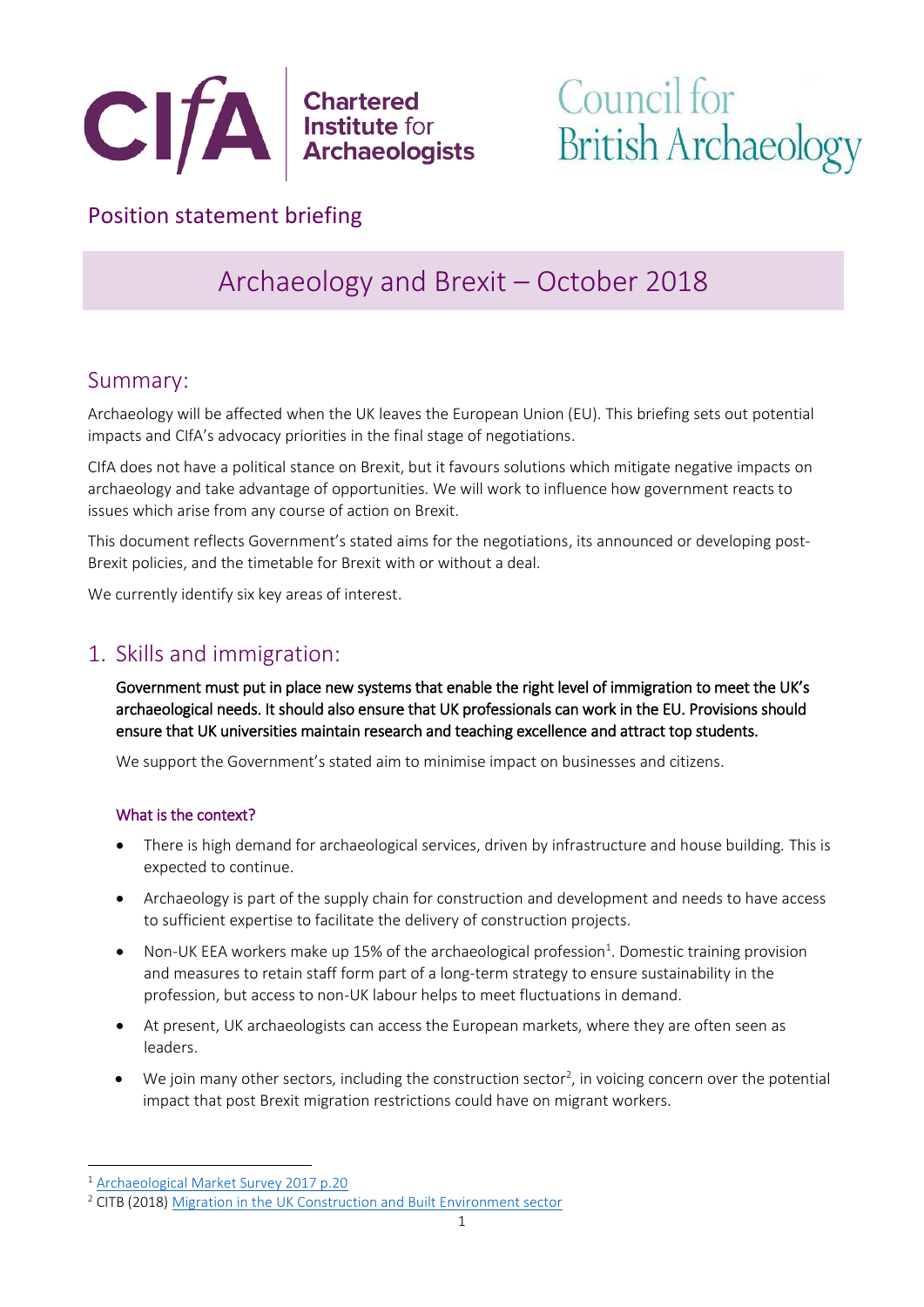- We are concerned that the recent report by the Migration Advisory Committee<sup>3</sup> and outline immigration policy announced by Theresa May at the Conservative Party Conference envisages a salary threshold for migrants which is higher than the average pay for UK archaeologists, making visas inaccessible to the majority of archaeologists.
- Archaeologists are often highly skilled (93% hold Batchelor degrees, 47% Masters, 20% PhD) but are comparatively poorly paid.

### What needs to be done?

- Any changes to the immigration system must enable UK archaeological employers to hire skilled non-UK EEA labour. This will require
	- o a visa system which recognises current high demand for archaeological labour, eg through a shortage occupation list. It may be desirable for archaeology – as a registered Construction occupation – to seek any exemption as part of this wider group of skills
	- o a visa system which recognises demonstrated competence and not simply salary (eg through professional accreditation<sup>4</sup>)
	- o a system which does not restrict appropriately competent UK professionals working overseas
- We would welcome the chance to explore with government how to meet these requirements.

## 2. Funding:

Funding received from EU sources must be replaced or continued after Brexit, and current levels maintained. There may be opportunities to enhance approaches to strategic distribution of funding with new UK and devolved schemes. However, UK research institutions must retain access to research networks and EU Framework Programmes.

We support Government's stated intention to seek continued access to some EU programmes through cooperative accords<sup>5</sup>. This is particularly important for the research sector, which in addition to receiving funding is part of a wider European research network, which enables knowledge sharing and collaboration in seeking to advance the discipline. However, we are concerned that precedents (eg Switzerland) have proven problematic.

#### What is the context?

- UK universities have a world-leading reputation in archaeological research. UK institutions have spearheaded international research into new methods of scientific analysis (such as the sequencing of ancient DNA). Part of this success is due to the availability of EU funding for large, multinational research projects.
- Of all disciplines, archaeology receives the highest proportion of its total academic research funding from the EU (38%). UK university archaeology departments have been extraordinarily successful in bidding for European research grants, receiving 35% of the total pot for the subject area (France, Germany and the Netherlands received the next most at 10% each).

<u>.</u>

<sup>&</sup>lt;sup>3</sup> [Migration Advisory Committee \(2018\) EEA Migration in the UK: Final report](https://www.gov.uk/government/publications/migration-advisory-committee-mac-report-eea-migration)

<sup>4</sup> The Government's July 2018 white paper proposes a system for mutual recognition of professional accreditations. In archaeology there are no other viable accreditations, with the exception of the Institute of Archaeologists of Ireland. However, CIfA has members in over 30 countries and accreditation would be an appropriate benchmark for judging skill levels of migrant workers

<sup>5</sup> White paper section 3.4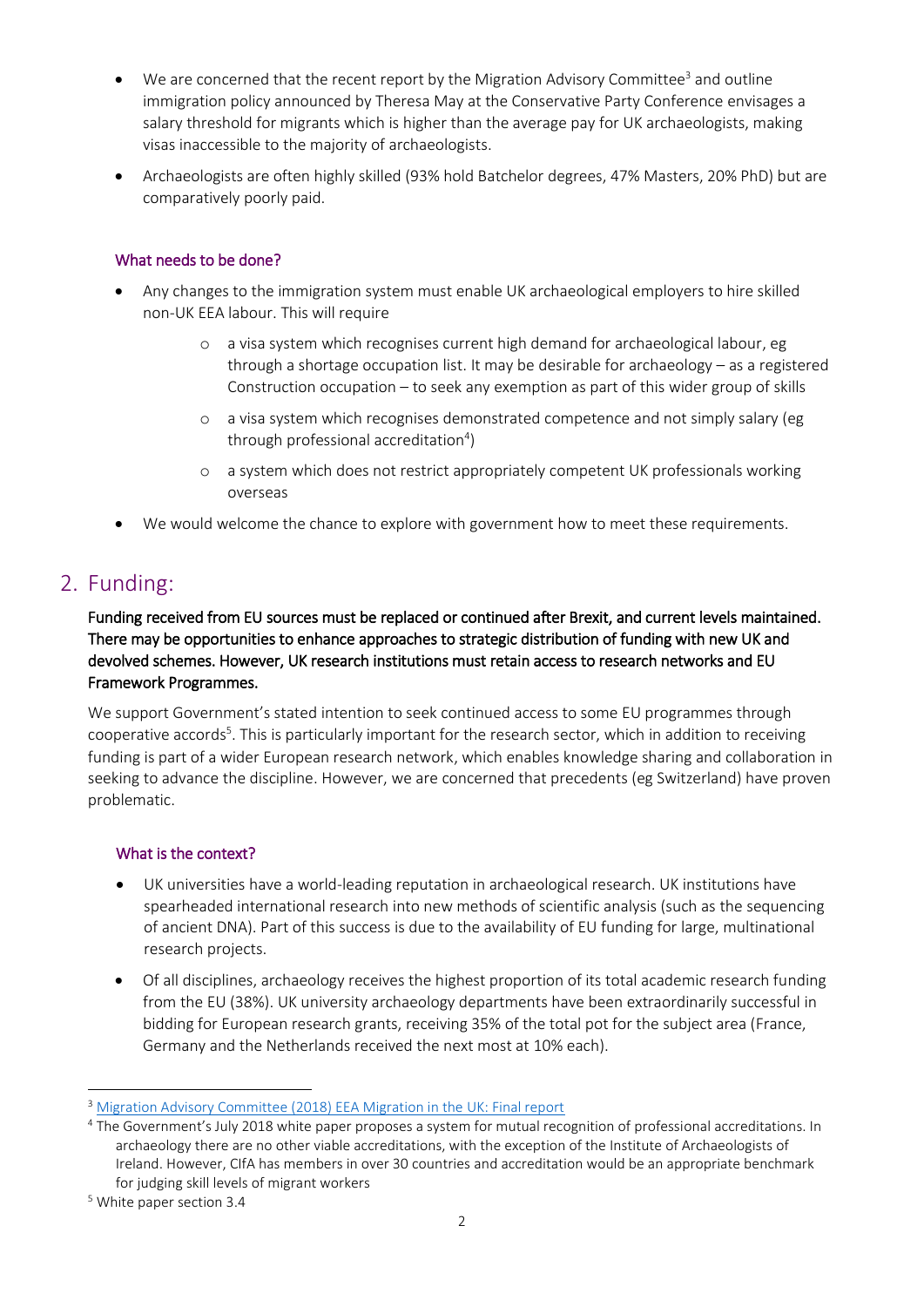- European Structural Investment Funds have played an important role protecting UK heritage, contributing £362 million between 2007-2016 in England and Scotland alone. Most has been via the European Agricultural Fund for Rural Development, including LEADER, (£282m), the European Regional Development Fund (£79m), and the European (Maritime &) Fisheries Fund (EMFF) and European Social Fund (ESF)<sup>6</sup>.
- Other EU transnational funding, such as Horizon 2020, has contributed 151m in England and Scotland over the same period.
- In the past 20 years, the UK has seen huge benefits in the conservation and enhancement of the rural historic environment from investment under the Common Agricultural Policy. For example, in England, 24,000 heritage assets and over 355,000 hectares have been brought into good management and 788 scheduled monuments removed from the national heritage at risk register (see *Environment* section, below).
- Regional development funding has given an important boost to eligible areas of the UK, particularly in former industrial and historic areas. ERDF funding has been an important source of match funding for UK and devolved funding, such as from local authorities and the Heritage Lottery Fund.

## What needs to be done?

- Government needs to ensure that EU funding sources are maintained or replaced and appropriately distributed.
- We would welcome the opportunity to help government design its proposed Shared Prosperity Fund.
- Government must also ensure that UK archaeology and heritage research is well supported, with the same level of funding and frictionless access to EU research networks and top researchers.

## 3. Environment (agriculture and marine):

The environment must be treated as including cultural heritage/historic environment, including the marine historic environment<sup>7</sup>. The Department of the Environment Food and Rural Affairs (DEFRA) must deliver on the promise of a system of public money for public goods, and ensure that future spending on the environment takes account of the benefit of investment in heritage. This is included as one of the six key areas of focus for the 25-Year Environment Plan, but in recent years has suffered an ever-declining share of overall spend (less than £20m in 2017, out of £3.2bn).

#### What is the context?

<u>.</u>

- Heritage is an important part of our rural and marine environment. Brexit presents an opportunity to improve integrated management of the natural and historic environment by providing greater parity between the historic and natural environment. Until now, EU directives have not covered the historic environment, presenting a bureaucratic barrier to integrated management.
- Government now has the chance to improve the quality of environmental management by developing a more integrated system of managing and valuing the natural and historic environment,

<sup>6</sup> EUCLID research for Historic England (2017): [http://content.historicengland.org.uk/content/docs/research/assessing-eu-contribution-to-englands-historic](http://content.historicengland.org.uk/content/docs/research/assessing-eu-contribution-to-englands-historic-environment.pdf)[environment.pdf](http://content.historicengland.org.uk/content/docs/research/assessing-eu-contribution-to-englands-historic-environment.pdf) and Historic Environment Scotland (2017): [https://www.historicenvironment.scot/archives-and](https://www.historicenvironment.scot/archives-and-research/publications/publication/?publicationId=4a41c670-4e72-47b6-86e6-a79200c37cd8)[research/publications/publication/?publicationId=4a41c670-4e72-47b6-86e6-a79200c37cd8](https://www.historicenvironment.scot/archives-and-research/publications/publication/?publicationId=4a41c670-4e72-47b6-86e6-a79200c37cd8)

<sup>&</sup>lt;sup>7</sup> Note: the term historic environment is used extensively in planning policy and in protection regimes for cultural heritage assets, but the phrase cultural heritage is more common in environmental policy. Cultural heritage encompasses the historic environment – e.g. heritage sites, physical assets, landscape features – as well as broader elements of material and intangible culture and identity – e.g. agricultural practices, relationships to nature.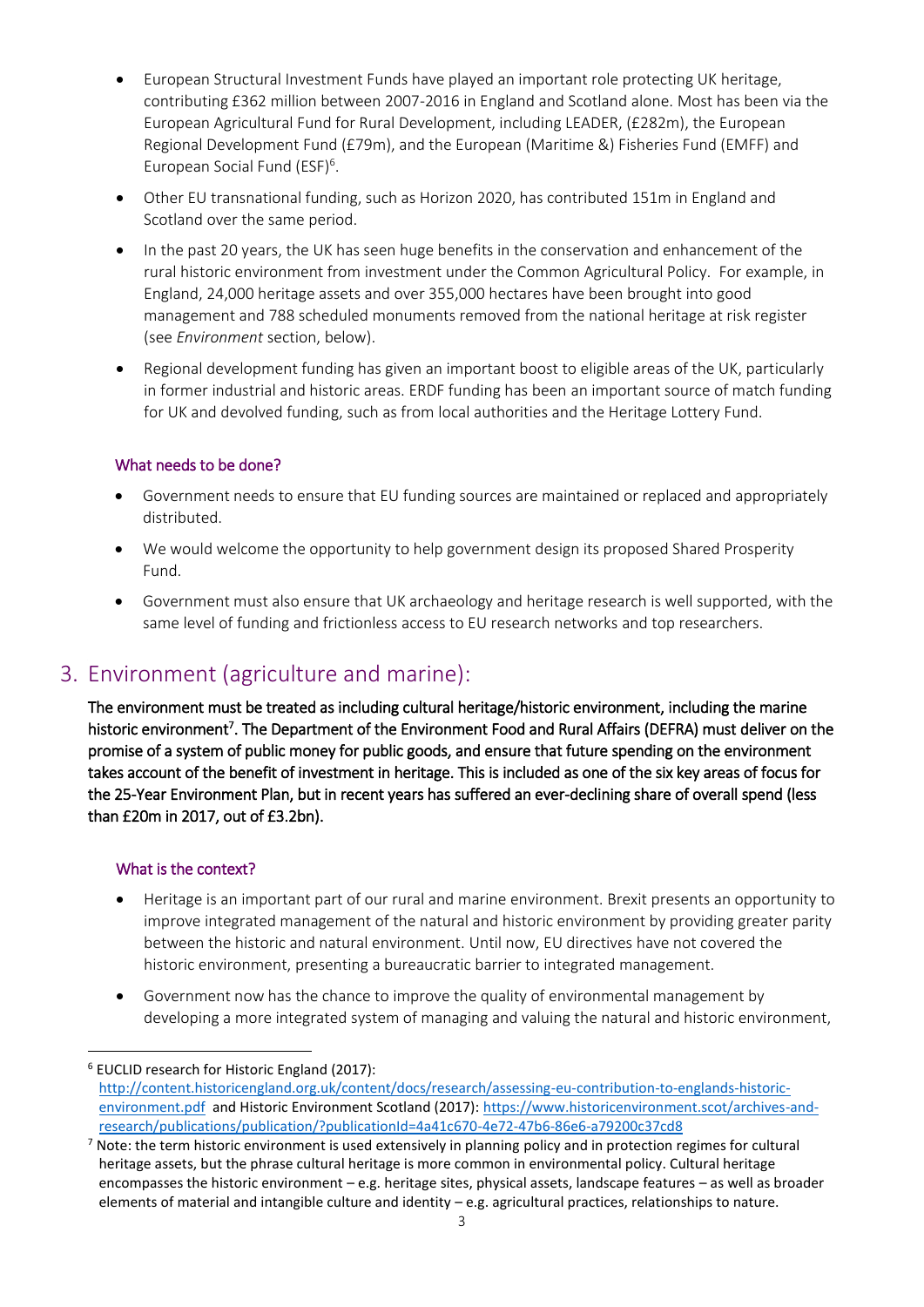including clearer inclusion of the historic environment in terrestrial and marine environmental protection regimes.

- We are encouraged that the 25-Year Environment plan and draft Agriculture Bill both give parity to the historic and natural environment, on paper. The draft Fisheries Bill also includes archaeological and historical features within the definition of the marine environment.
- The legacy of investment in rural heritage through agri-environment schemes is substantial, but there is still much room for improvement. Almost a third of Scheduled Monuments are still affected by agricultural practices (such as cultivation).
- Historic environment agri-environment options are popular with land managers, having been frequently over-subscribed in past schemes, and they have produced strong evidence of benefit and value for money.
- Government has identified an opportunity to revolutionise the way in which it supports the environment through agricultural subsidy and has committed to ensuring that this will be the first generation to leave the environment in a better state than we found it in.
- We applaud Government's approach to agricultural subsidy based on the production of public benefit. We also support strong legislation on environmental principles and the proposed new Environmental Regulator.

#### What needs to be done?

- Government must deliver on its promises to develop a new Environmental Land Management Scheme (ELMS) based on the principle of public money for public goods. It must ensure a statutory footing for environmental principles and create a strong new regulator to oversee environmental objectives.
- The draft Agriculture Bill does a good job in explicitly presenting cultural heritage as one of the seven areas in which subsidy can be provided for public goods. We will support government to deliver this objective effectively through its policy instruments. With a forthcoming Environment Bill and environment regulator proposed, Government must ensure that its vision for the environment unequivocally includes the historic environment and is achieved through appropriate accounting mechanisms.

## 4. Tourism:

Government should seek to recognise the role of heritage in UK tourism, and should support this industry by investing in conservation and protection of heritage assets, and through its planning policy.

#### What is the context?

- As tourism becomes a more important part of the UK economy, it is important the steps are taken to invest in conservation and sustainable management of heritage sites. Outdated and insufficient tourist infrastructure is damaging our environment and the quality of life of communities in tourist areas.
- The conservation deficit of many historic sites, including those managed by English Heritage, is compounded by increased tourism.
- Current trends show an increase in foreign tourism which is expected to continue after Brexit, with a weak pound driving both domestic tourism and foreign visitors. Heritage is a key driver of this tourism, generating £16.4 billion per annum in spending by domestic and international visitors. Five of the top ten most visited paid attractions in England are heritage sites.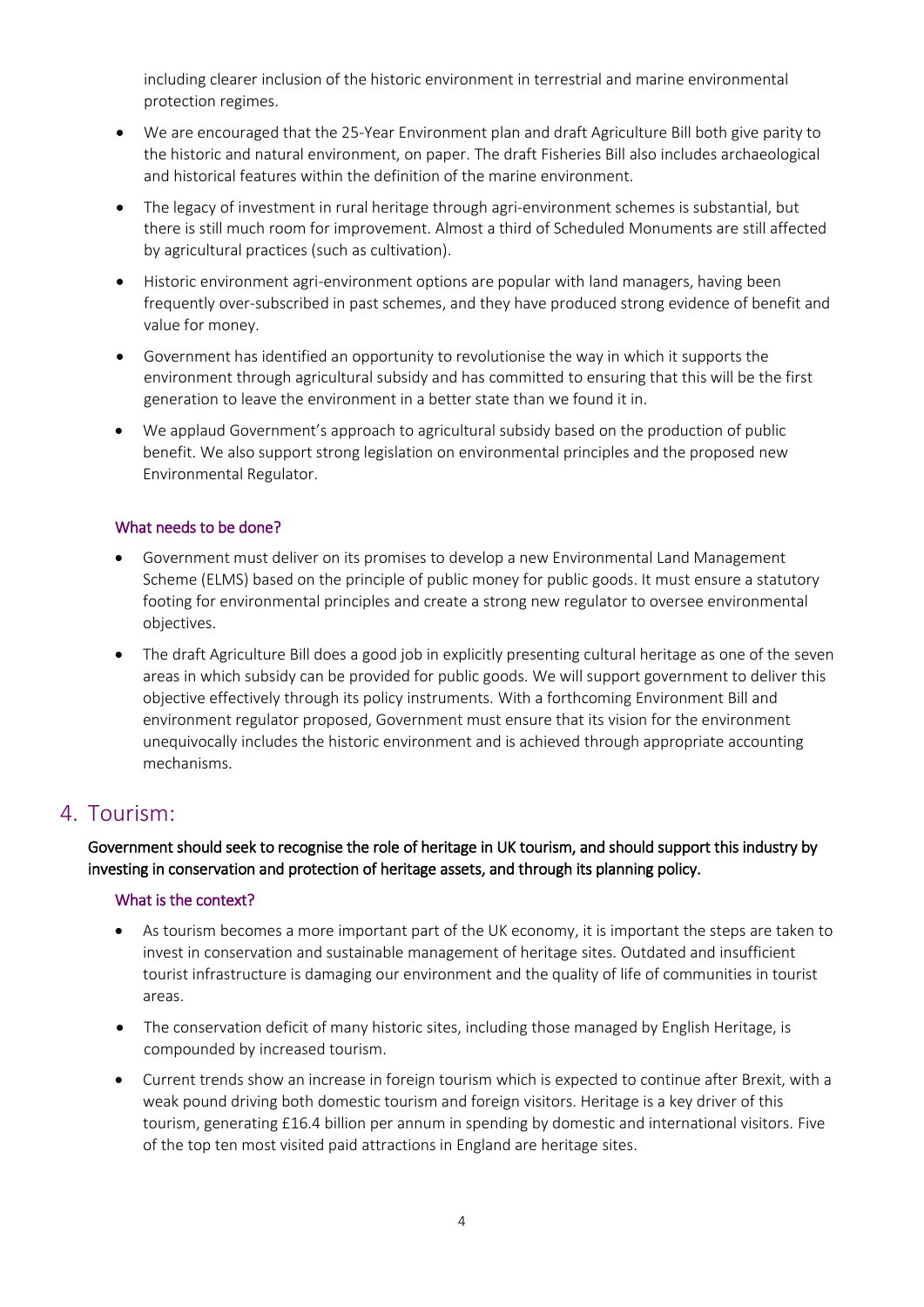#### What needs to be done?

• Governments must ensure that national heritage agencies (and the English Heritage charity, in England) and the Heritage Lottery Fund are able to invest freely in sustaining and enhancing heritage sites and organisations.

## 5. Planning:

Provisions for Environmental Impact Assessment (EIA) and Strategic Environmental Assessment (SEA) must remain central to planning and place-making. The UK must make the most out of its heritage, making better places to live, and using it to deliver social, economic, and environmental benefits to society.

#### What is the context?

- EIA and SEA have placed a strong emphasis on the sustainability principle at the heart of the planning process. EU Directives have ensured that the UK could not easily degrade or undermine protections for the historic or natural environment.
- In recent years, pressure for housebuilding has seen a deregulatory agenda threaten the balance of sustainable development. If Brexit contributes to push up import prices, additional pressure on land to produce a greater proportion of the UK's food or raw materials (such as stone and aggregates), there could be further strain on social and environmental sustainability.

#### What needs to be done?

As the UK gains greater control over the direction of planning, Government should ensure that the principles of sustainability and place-making are at the heart of the formally stated purpose of the planning system, and that planning law and policy are framed and implemented accordingly.

## 6. Cultural property

Government must maintain systems of cooperation and information sharing on the control of import/export and return of cultural goods between the competent national authorities across Europe. A continuing financial contribution may be necessary to ensure the administration of the Internal Market Information System (IMI).

#### What is the context?

- EU Directives and cooperative programmes control the trade and restitution of cultural goods within the single market. Without continuing agreements EU Directives and systems would cease to function effectively.
- This problem would be particularly acute in relation to movement of cultural goods over the Irish border and could additionally, complicate the delivery of archaeological projects on both sides of the border.
- Current EU regulation of cultural property relies upon the mechanisms of EU bodies and instruments, such as the Internal Market Information System (IMI), along with the ultimate jurisdiction of the European Court of Justice (ECJ) to settle disputes. Without these instruments the UK will need to agree new models for cooperation.

#### What needs to be done?

• The Government must commit to putting in place all necessary measures for continued cooperation on the import/export and return of cultural goods. This includes an obligation for the UK to restrict trade in EU member states' cultural goods and for the EU to restrict trade in UK cultural goods.

## Conclusion: